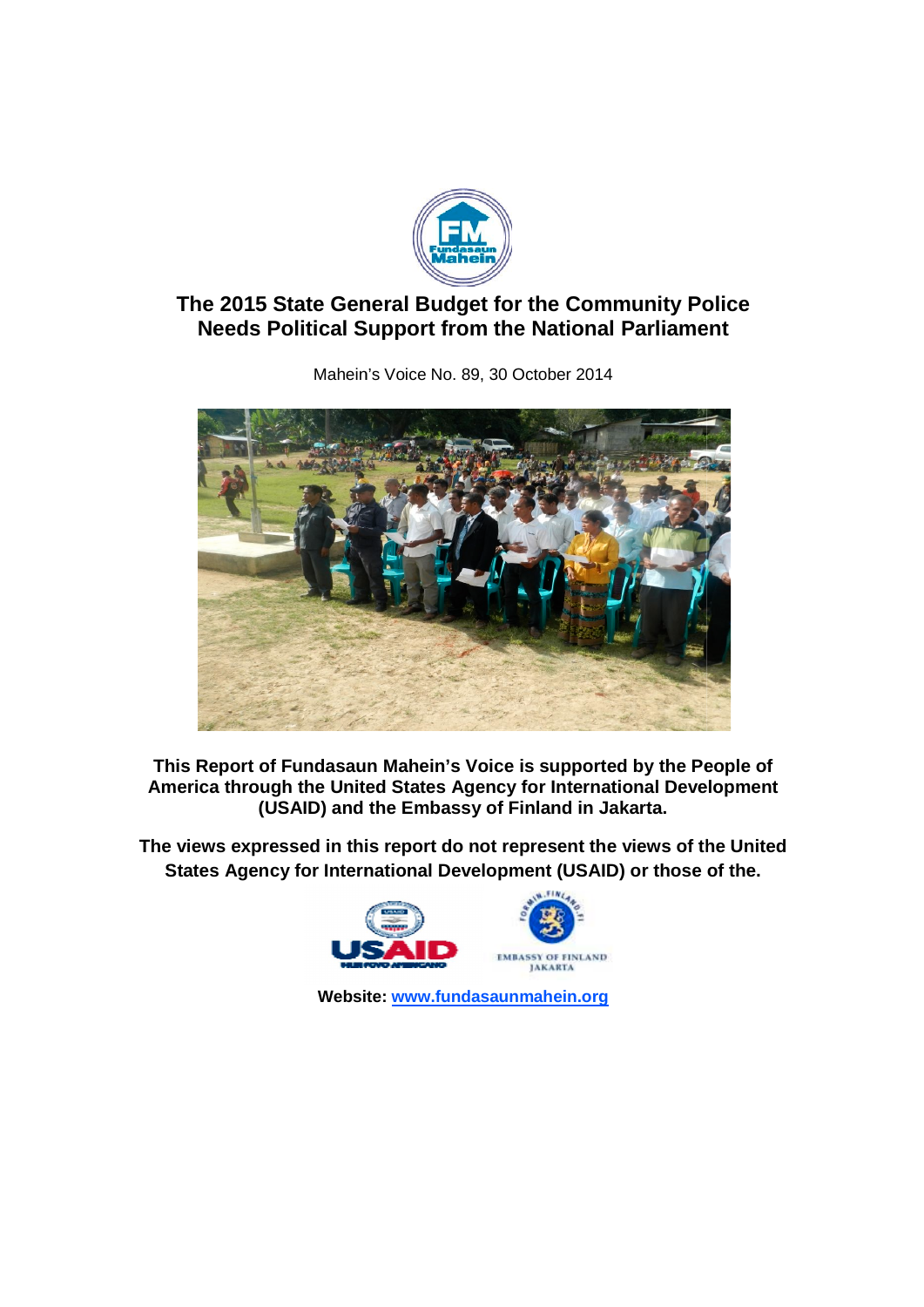

## **Contents**

| <b>Contents</b>                                                                  | $\mathbf{2}$ |
|----------------------------------------------------------------------------------|--------------|
| <b>Introduction</b>                                                              | 3            |
| <b>Methodology</b>                                                               | 3            |
| <b>PNTL Strategic Plan for the Community Police</b><br>and the 2015 SGB Proposed | 4            |
| <b>Successes and Challenges of the Community Policies</b>                        | 6            |
| <b>Success</b><br>$\bullet$                                                      |              |
| Challenge<br>$\bullet$                                                           | 8            |
| <b>Recommendations</b>                                                           | 9            |
| <b>Bibliography</b>                                                              | 10           |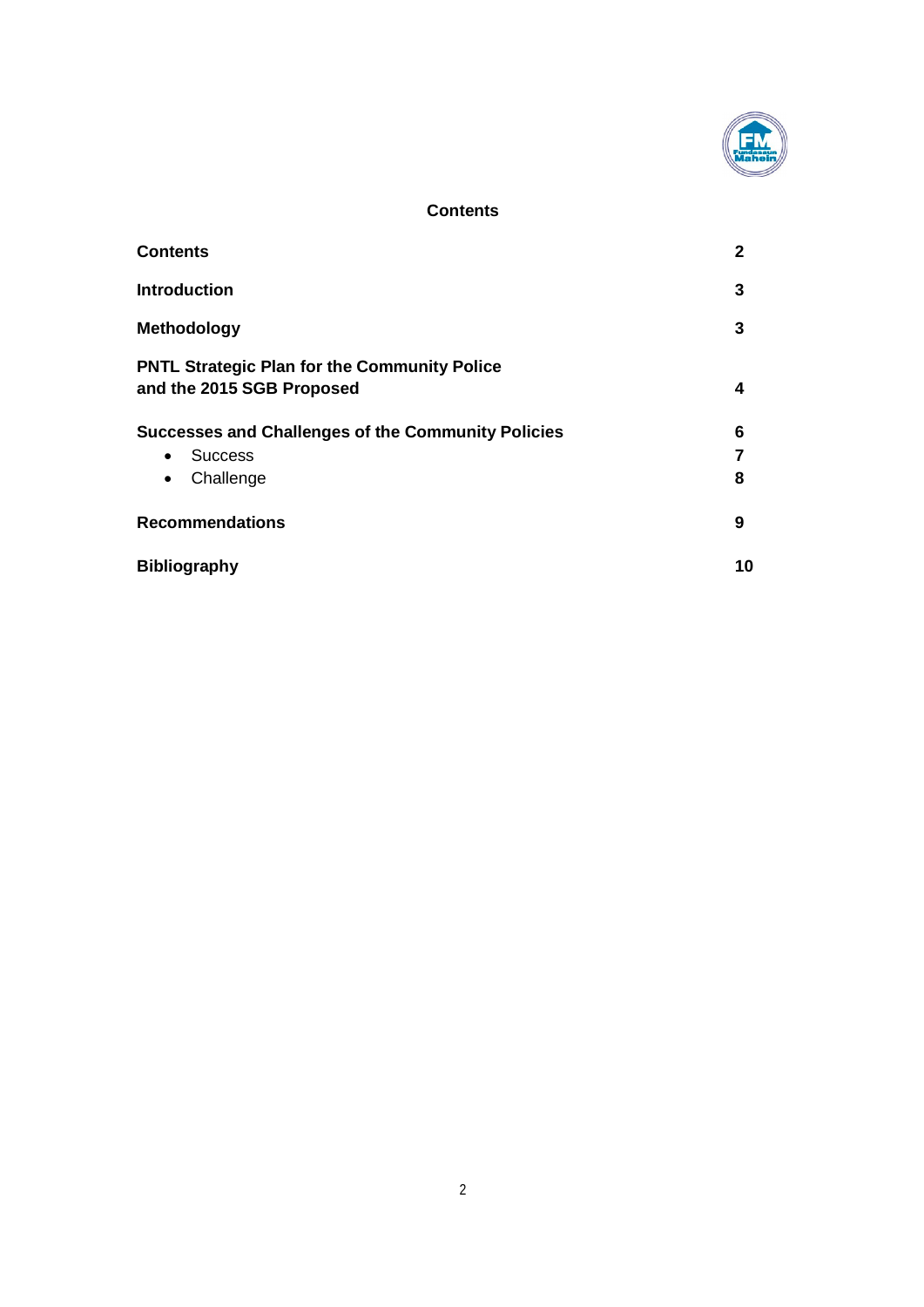

### **Introduction**

The government has submitted its 2015 State General Budget (SGB) proposal to the National Parliament (NP) on last October 2014, and it will discuss this proposal with each of the relevant parliamentary committees before continuing to a plenary session for further approval.

Fundasaun Mahein (FM) believes that, in these discussions, the NP will draw attention to the problems and successes faced by community police efforts thus far. FM believes that the NP is keenly aware of the lack of police presence in general, as well as the shortages faced by police in facilities, equipment, lodging, and training. These concerns were raised by Jacinto Viegas and Paulino Monteiro, members of Committee B of the National Parliament. Both members urged the Secretary of State for Security to provide funds in the 2015 SGB for the resolving of these issues. In reality, the community police efforts are having some success, but these departmental shortages (facilities, equipment, etc.) are severe hindrances.<sup>1</sup>

This report wishes to stress the need for political support from the NP in regards to community policing initiatives. In the proposed 2015 SGB, the government made key allocations to community police efforts. For example, Village Police Officers (VPO's) would be given training resources and technical communication training. Security Volunteers in 13 districts were would also undergo training. Furthermore, this proposed budget sets aside money for the village police posts, home visits for community police, schools, community meetings, and transportation (vehicles and motorbikes) for district commanders. 2

FM believes that the National Police of Timor-Leste (PNTL) will execute this plan, especially the aspects involving community policing, with success. The PNTL has made recent progress and has voiced its commitment to achieve the goals set out by the PNTL Strategic Plan for 2014-2018. In addition, the PNTL now holds its members to the standard of VIP (Visible, Involved, and Professional). $3$ 

#### **Methodology**

In preparation of this report, FM researchers analyzed official copies of the proposed 2015 SGB. Furthermore, researchers engaged in a Security Sector Discussion (SSD) that focused FM's monitoring of the PNTL and the activities of community police.

<sup>&</sup>lt;sup>1</sup> Suara Timor Lorosa'e (STL). Saturday, 25 October 2014.<br><sup>2</sup> The State General Budget (SGB) of the 2015. Paper 2: Annual Plan of Action: The Annual Action Plan of the National Police of Timor-Leste (PNTL) for 2015. P.152.

<sup>&</sup>lt;sup>3</sup> PNTL Strategic Plan for 2014 - 2018.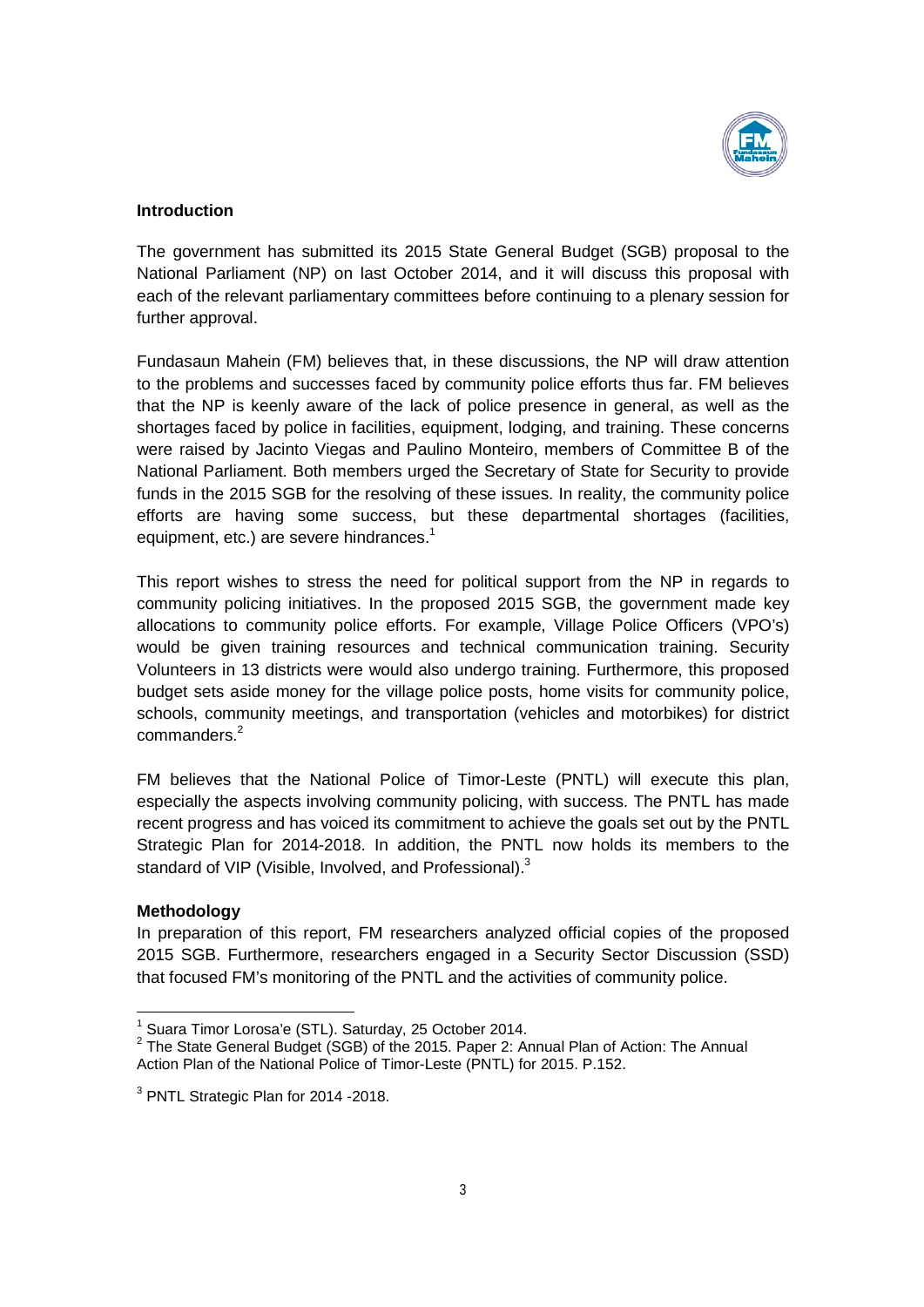

## **The PNTL's Strategic Plan for the Community Police and the Proposed 2015 SGB**

To successfully implement the PNTL Strategic Plan for 2014-2018, the PNTL needs support from the government and the NP. Purpose 5, which outlines the consolidation of order and community safety over the next four years, reads as follows:

*"Consolidating the public order and community safety: The strategic aims of Operation 5 will be reached by:*

- · *Implementing the three VIP pillars within the realm of community policing.*
- · *Improving the capability of the police by solidifying community policing efforts focused on the protection of citizens, particularly the vulnerable, such as children, youth, senior citizens, and victims of abuse. 4*

FM has voiced that, if the PNTL is to achieve these ambitious goals, it must receive the support of the NP. Page 2 of the proposed 2015 SGB outlines an action plan for the usage of PNTL funding in 2015.

The budget proposes that the PNTL receive US\$27.963milion in 2015. This budget will be allocated to the following institutions: the Directorate of National Administration and Finance (DNAF), the Special Police Unit (EPU), the Border Patrol Unit (BPU), the Maritime Police Unit (MPU), the National Command for Operation (NCO), the Police Training Center (PTC), and the PNTL in Regions I, II,III, and Oe-Cusse. The table below displays the proposed allocations for each PNTL department (US\$'000).

|                        | <b>Expense Categories US\$'000</b> |        |          |           |              |              |
|------------------------|------------------------------------|--------|----------|-----------|--------------|--------------|
| <b>Institution</b>     | ٧S                                 | GS     | ТC       | <b>CM</b> | CD           | <b>Total</b> |
| <b>DNAF</b>            | 13.393                             | 4.631  | 0        | 663       | 140          | 18.827       |
| <b>PNTL-PEU</b>        | ი                                  | 2.275  | 0        |           | 0            | 2.275        |
| <b>PNTL-BPU</b>        | 0                                  | 1.286  | 0        | 122       | 0            | 1.408        |
| <b>PNTL-MPU</b>        | 0                                  | 1.034  | 0        |           | 0            | 1.035        |
| <b>PNTL-NCO</b>        | 0                                  | 1.101  | 0        | 157       | 0            | 1.258        |
| <b>PNTL-SFP</b>        | 0                                  | 1.240  | 0        | 91        | $\Omega$     | 1.331        |
| <b>PNTL-Region I</b>   | 0                                  | 751    | 0        |           | 0            | 751          |
| <b>PNTL-Region II</b>  | O                                  | 500    | $\Omega$ | ∩         | 0            | 500          |
| <b>PNTL-Region III</b> | 0                                  | 474    | $\Omega$ | ∩         | 0            | 474          |
| <b>PNTL- Oe-Cusse</b>  | O                                  | 104    | 0        |           | <sup>0</sup> | 104          |
| Total                  | 13.393                             | 13,396 | 0        | 1.034     | 140          | 27.963       |

**Source:** 2015 SGB Paper 4A.

<sup>4</sup> PNTL Strategic Plan for 2014 -2018. Consolidating public order and community safety is the purpose of the Strategy 5, to be implemented over the next four years.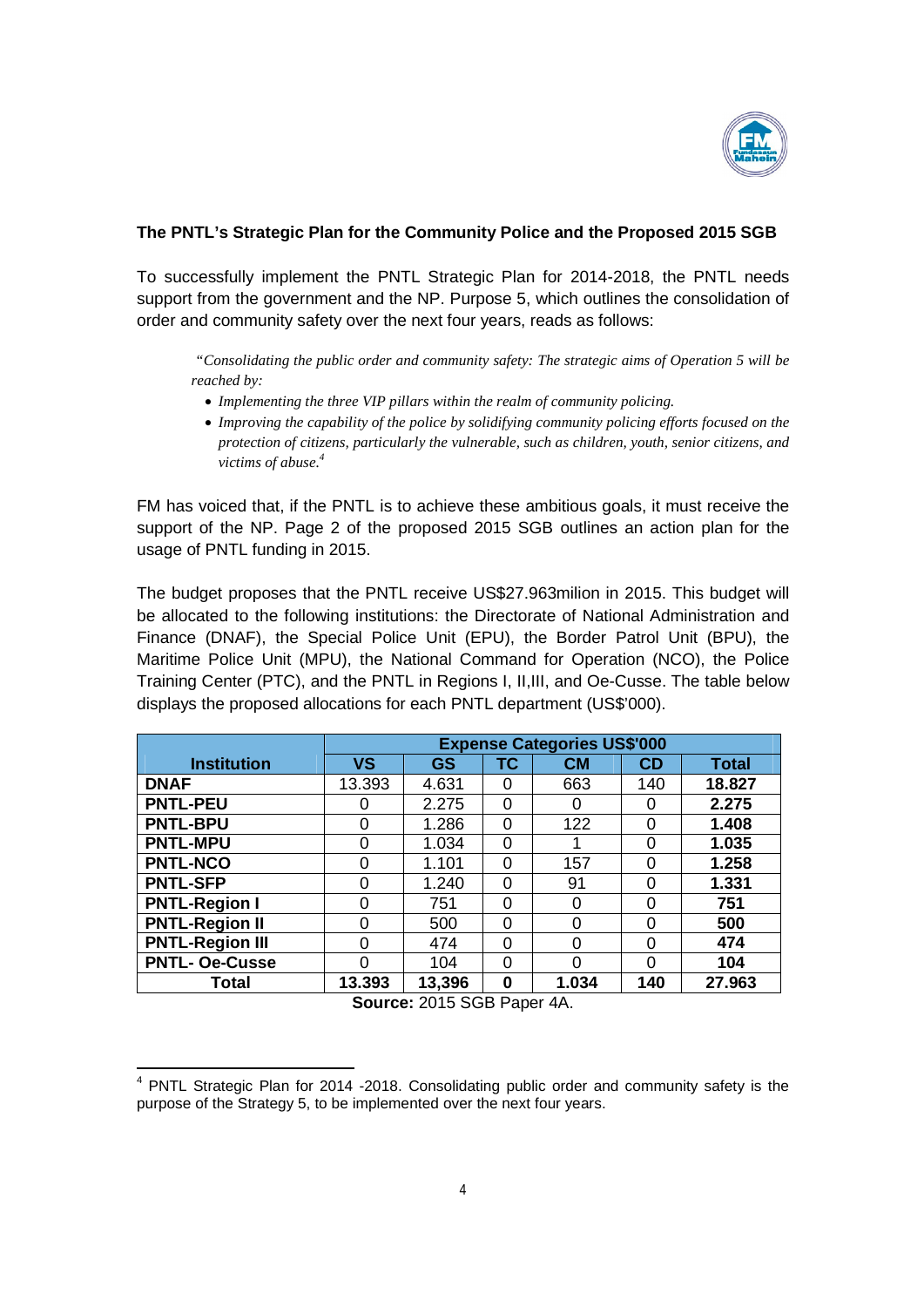

The table above does not clearly define the allocations for the community police. Despite the stated importance of community policing in PNTL organic law, these initiatives do not yet receive specific allocations. According to Article 16 of PNTL organic law, the Community Police Department is the guardian of operational command,<sup>5</sup> and the 2015 SGB allocates US\$1.258million for the national operational command. There is uncertainty as to how to interpret these overlapping allocations.

According to the action plan contained in the 2015 SGB, community police members will develop the technical and professional capacities PNTL members through internal training. Community police programs will continue to provide training for VPOs in villages as well as basic training for the community policy. Technical communication training will be given to VPOs in villages, and training will be provided to youth Security Volunteers in 13 districts. This action plan, if implemented, would have profound social and psychological impacts upon communities. Training for the youths would also prepare them to assist the police in security and crime prevention. $6$ 

In 2015, PNTL plans to carry out infrastructural development through the construction and rehabilitation of residences, streets, and other installations. The PNTL will begin the construction of 38 police posts in 13 districts, in the hope that increased police presence in rural areas will improve the PNTL's ability to protect and serve the needs of the people. 7

In 2015, the PNTL also plans to ameliorate its administration and general operations by acquiring security equipment and motorcycles for 13 districts. This increased transportation will hopefully allow the police to successfully carry out its duties. $8$  It is not yet clear, however, how many motorcycles will be allocated to districts commanders, community police members, and other sections? FM recommends that these vehicles should be given to community police initiatives. FM's monitoring proved that lack of transportation is a major problem for VPOs in villages. For example, one VPO member sometimes works in two or three village but lives in other village. This individual does not have VPO transportation and must, instead, use public transportation or his private motorbike for work activities. Furthermore, residences for VPOs in villages do not exist yet.

 $5$  Decree Law No. 9/2009, 18 February. The Organic Law of PNTL.<br> $6$  The State General Budget (SGB) of 2015. Paper 2: Annual Plan of Action: The Annual Action Plan of the National Police of Timor-Leste (PNTL) for 2015. P.152.

 $7$  The State General Budget (SGB) of 2015. Paper 2: Annual Plan of Action: The Annual Action Plan of the National Police of Timor-Leste (PNTL) for 2015. P.152.

<sup>&</sup>lt;sup>8</sup> The State General Budget (SGB) of 2015. Paper 2: Annual Plan of Action: The Annual Action Plan of the National Police of Timor-Leste (PNTL) for 2015. P.152.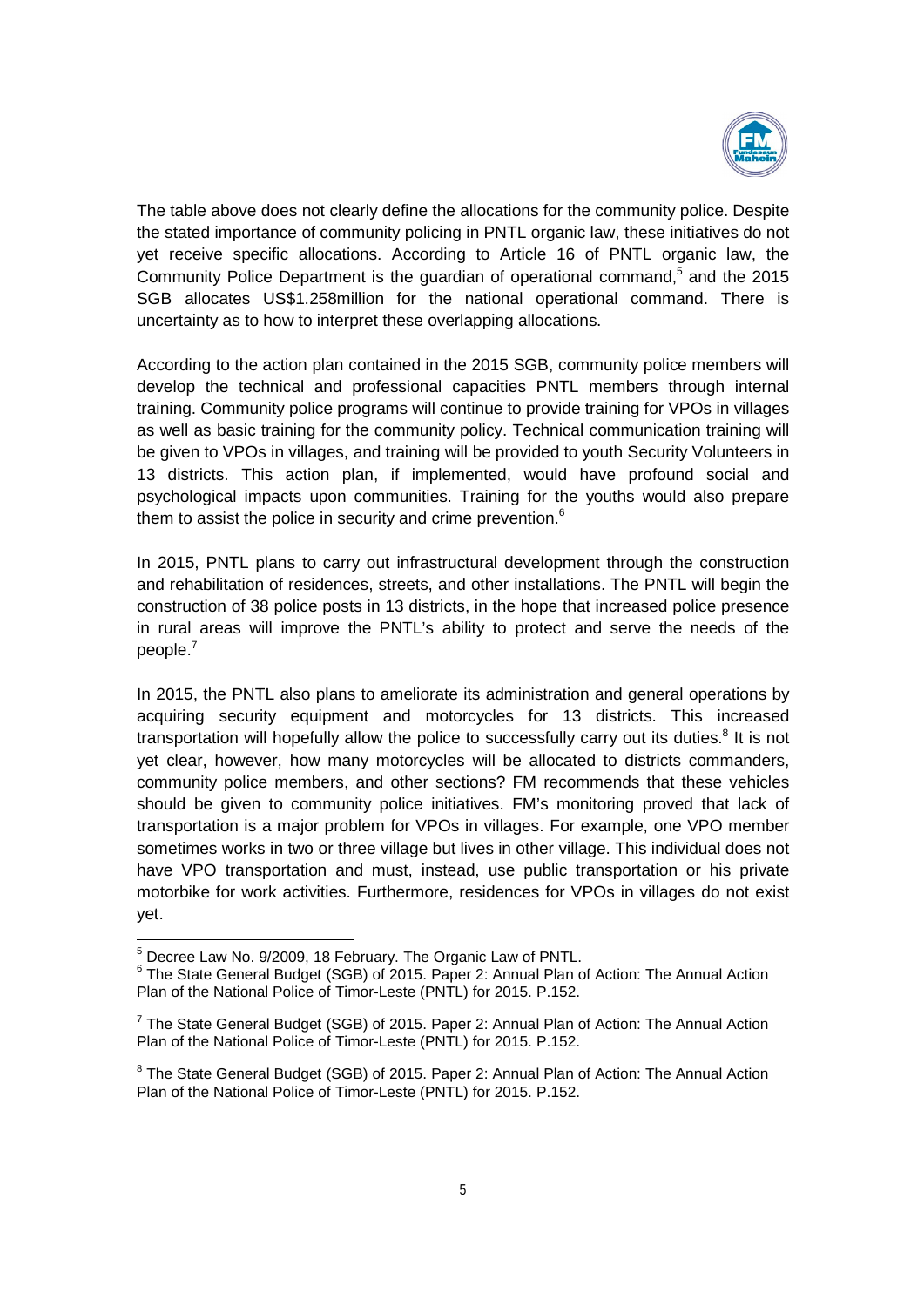

In 2015, police forces will be visible, patrolling by car, by motorbike, and by foot. Furthermore, the police will involve the community in its services and respond professionally to accidents and incidents by communicating with VPOs connected at the village level. Next, police will hold meetings with local leaders, vendors, youths, NGOs, and churches. It will be customary for police to visit schools, villages, and hamlets, collecting demographic data in the process. The result of this involvement will hopefully be improved relations between police and communities. This will hopefully increase trust in police, thereby improving the ability of the police to address crime, accidents, and incidents within the communities.<sup>9</sup>

FM believes that these policies and the proposed funds represent a positive movement toward the PNTL Strategic Plan in the realm of community policing, despite the problems still waiting to be addressed in the field. FM believes the proposed allocations will be approved by the National Parliament, because the NP has performed supervision and recognizes the demands of the conditions in the field. The NP has, in fact, urged the government to pay more attention to police conditions, and it has also heard public demands for increased police professionalism. In order to achieve professionalism, there must be reform in funding and policymaking for the PNTL.

#### **Successes and Challenges for the Community Police**

The communities' concerns over the poor presence of police in communities garnered strong attention from the President of the Republic and the Prime Minister, who responded by planning VPOs in all villages around 13 districts. According to the PNTL General Command's plan for the Districts, VPOs should be placed in every village in each district. By the middle of 2015, VPOs will be established in 442 villages.<sup>10</sup>

At the end of 2013, FM published a report about the general initiatives of community police.<sup>11</sup> These initiatives are supported by development partners and donors,<sup>12</sup> who helped form the Council of the Community Police (CCP) and the Volunteer Security (VS) in villages. The CCP and VS have formed in 8 districts, including Aileu, Ainaro, Baucau, Dili, Liquica, Manatuto, and Viqueque. Furthermore, 3 districts (Covalima, Ermera, and

<sup>&</sup>lt;sup>9</sup> The State General Budget (SGB) of 2015. Paper 2: Annual Plan of Action: The Annual Action Plan of the National Police of Timor-Leste (PNTL) for 2015. P.156.

 $10$  Speeches made by the Chief of the National Community Police Department, Superintendent Boavida Ribeiro, in a community policing seminar Dili on September 2014

Initiatives of the Community Police Practice: Initiatives of District Commanders of Bobonaro, Aileu,Liquisa and the Maritime Police Unit. Available at:http://www.fundasaunmahein.org/wpconte nt/uploads/2013/11/MNH\_Nu.05\_15112013\_Polisia-Komunitariapdf.pdf. Accessed on 24 October 2014.

<sup>&</sup>lt;sup>12</sup> Donators that have supported community policing thus far are the government of New Zealand (through its Timor-Leste Community Policing (TLCPP) initiative), The Asia Foundation (through its HAKOHAK program), and the government of Japan (who operates JICA program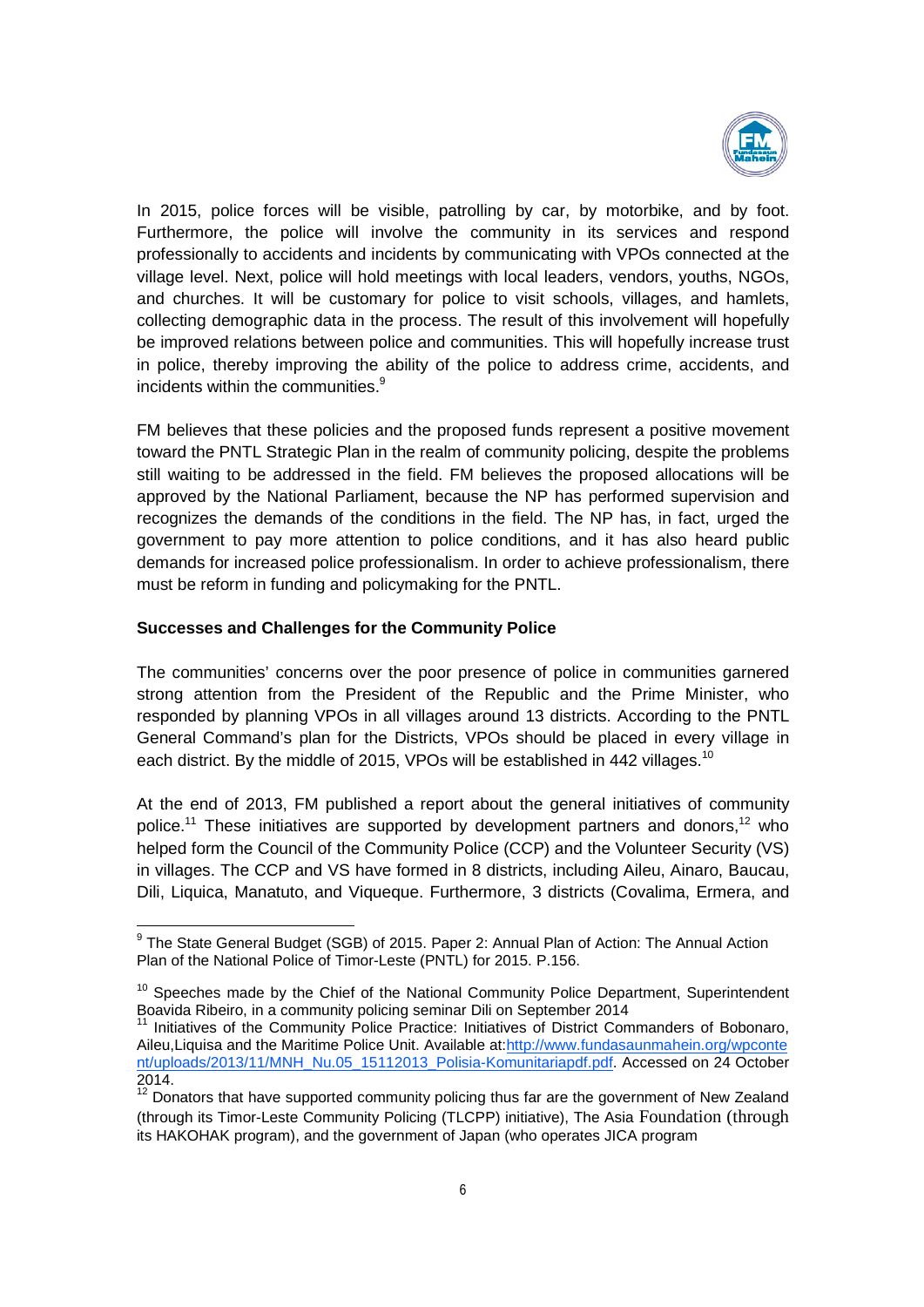

Manufahi) are in the socialization phase of implementation.<sup>13</sup> Right now, the CCP and VS are functioning in 74 villages in 8 districts.<sup>14</sup>

The CCP and VS are involved in every social fabric of their respective communities. The CCP and VS are composed of VPO personnel, village chiefs, members of village councils, story tellers, veterans, shopkeepers, educators, health practitioners, church administrators, and other relevant villagers.<sup>15</sup>

The placement of VPO's, CCP's, and VS's in villages is an integrated approach to the PNTL Strategic Plan, because these community-level agents embody the 'visibility' measure of the PNTL 'VIP Doctrine.'

#### · *Successes*

What are the responsibilities of the VPO, CCP, and VS? The main activity of these community police agencies is prevention of conflict and crime. First, members of the CCP and VS should identify security problems in their village. These individuals should then analyze the relative priority and threat level of each identified problem. Finally, they should collaborate to solve the identified problems. The methods used to resolve these conflicts are mediation and traditional justice with the story teller in their district. A reallife problem is the ongoing land dispute discussed recently in all territories. In the last few years, the crimes associated with this issue have increased. The VPO, CCP and VS in villages have become primary mediators, helping to foster agreement between the opposing sides of a case. However, these agencies do not intervene in the criminal cases (such as domestic violence) but, rather, communicate these concerns to the police via the VPO located in each village.

The VPO, CCP, and SV will conduct activities in houses and schools in their village by sharing pertinent security information with students and families. Members of the VPO and VS are also involved in other relevant tasks from the government, such as socialization of domestic violence laws. Members of all of these groups are working voluntarily.

<sup>&</sup>lt;sup>13</sup> Speeches made by the Chief of the National Community Police Department, Superintendent Boavida Ribeiro, in a community policing seminar Dili on September 2014

<sup>&</sup>lt;sup>14</sup> The National Community Police Department, 2014.

<sup>&</sup>lt;sup>15</sup> Ribeiro, Boavida, Assistant Superintendent (2014). Chief of the National Community Police Department. Private Interview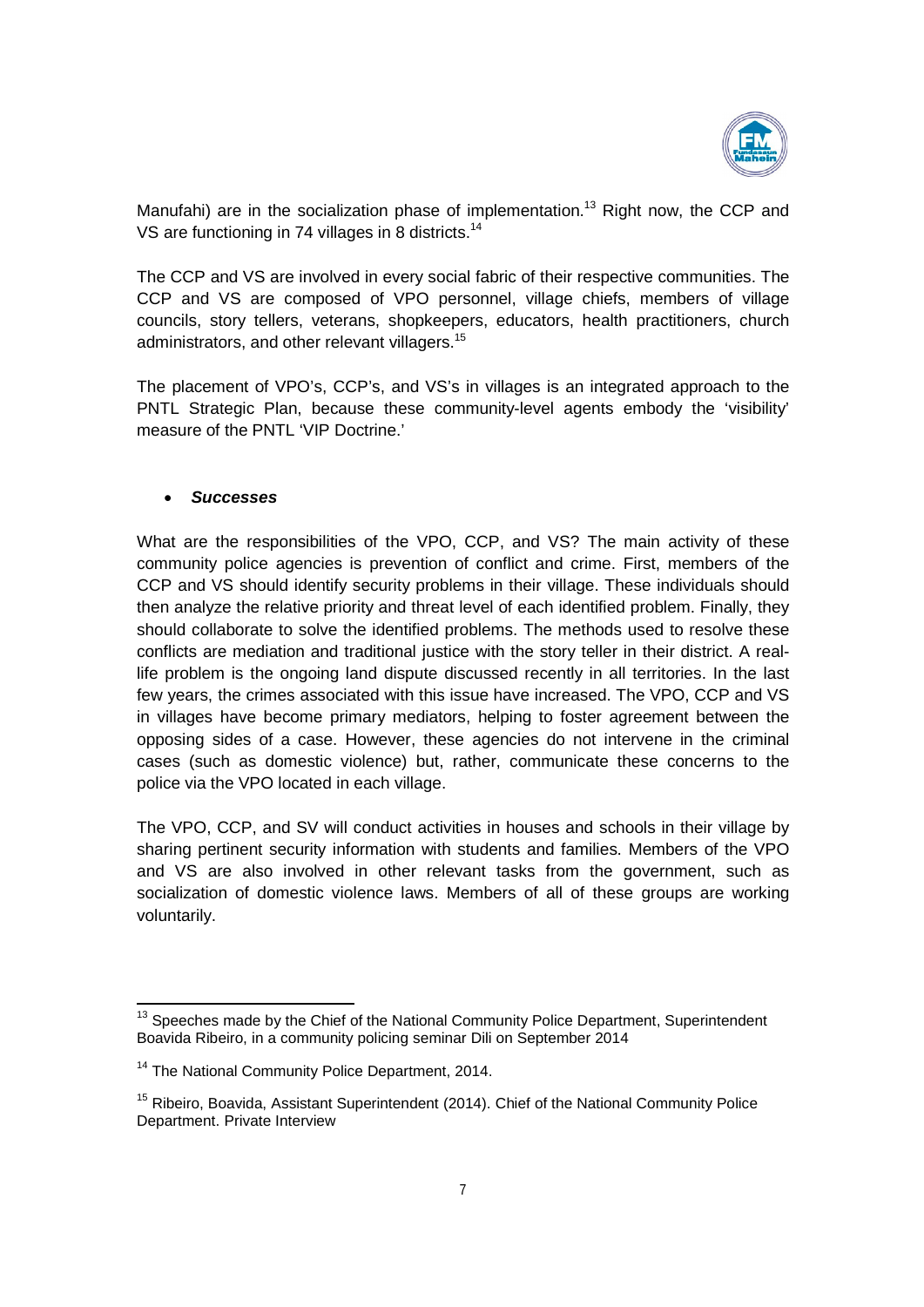

During its monitoring, FM noted that, in districts that have implemented the CCP and VS services, conflict and crime are reducing significantly. Before, rate of crime was far higher in these districts and villages. It can, therefore, be said that these security groups are immediately involved in the decision-making and peace-keeping efforts of their villages and hamlets. These actions reflect key parts of the PNTL Strategic Plan for 2014-2018 and the doctrine of VIP in the security sector. Communities are striving to become the main agents for security-sector development in their villages.

## · *Challenges*

These successes, however, have not yet received the full attention of the government. In particular, the allocated budget for community police must be prioritized. As of now, community police activities in districts and villages still face various limitations, such as facilities, equipment, and lack training for these community police members.<sup>16</sup>

In mid-2014, the PNTL General Command and donor organizations partnered to hold a workshop in Dili to talk about community police services. In the workshop, the evaluation team of the donor program presented a preliminary report that found that the community police in villages will face basic shortages, in areas such as such as facilities, equipment, and training for the community police members. These provisions are all essential, if the community police agencies wish to improve their services. <sup>17</sup>

FM's monitoring of the community police took place during its regional visits to police and community workshops in five districts in 2013-2014. These districts were Aileu, Covalima, Liquica, Oe-Cusse and Viqueque. Community police members in these five districts presented their concerns regarding problems in transportation, communication, lodging, and community acknowledgment of the community police.

In response to these concerns, the government paid special attention to the community police in drafting its proposed 2015 SGB. Indeed, the PNTL action plan in the 2015 SGB focuses on human resource training, activities for the community police, infrastructure,

<sup>&</sup>lt;sup>16</sup> Initiatives of the Community Police Practice: Initiatives of District Commanders of Bobonaro, Aileu, Liquisa and Maritime Police Unit. http://www.fundasaunmahein.org/wp-

content/uploads/2013/11/MNH\_Nu.05\_15112013\_Polisia-Komunitariapdf.pdf.<br><sup>17</sup> Summary of the preliminary study of the monitoring and evaluation of the Timor-Leste Community Policing Program (TLCPP) as well as the cooperation between police and communities (HAKOHAK). This study was conducted by the evaluation team of Gordon Peake, Wilson, and João Almeida. Fundasaun Mahein participated in this preliminary discussion. The presentation of this report was held on 2 September 2014 at World Vision Hall in Bidau, Dili.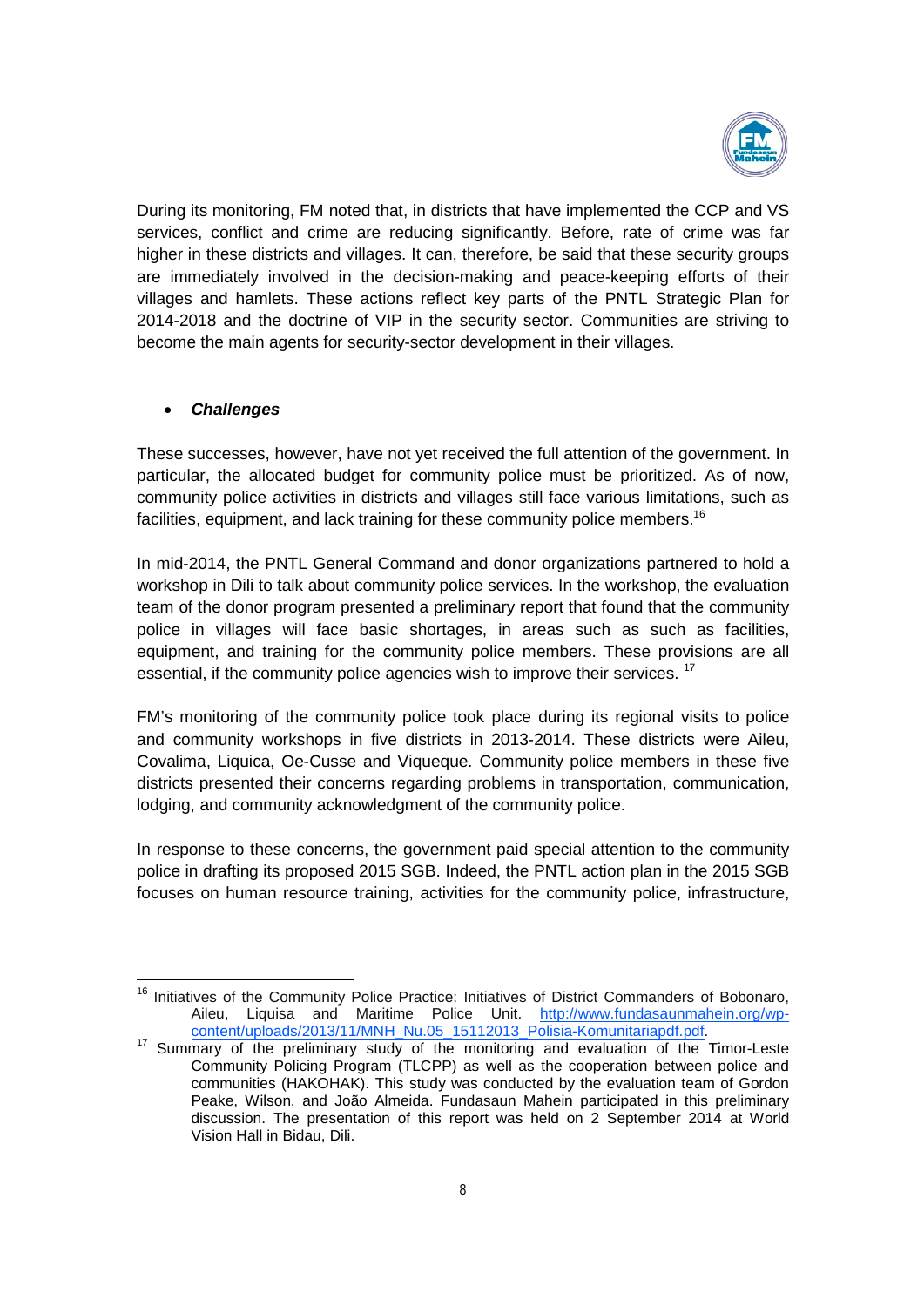

facilities, and equipment.<sup>18</sup> These measures coincide with the philosophy of PNTL as well as the PNTL Strategic Plan for 2014-2018, which both call for commitment to community policing and adherence to the VIP Doctrine.

This proposed allocation to upgrade the community police service represents a positive push for police professionalism, which is lately of great concern to the National Parliament and communities alike.

#### **Recommendations**

- 1. Committee B of the National Parliament should support the allocations for the community police in the forthcoming discussion of the proposed 2015 SGB.
- 2. If the proposed measures are approved and implemented, the National Parliament should supervise its funding to the community police.

<sup>&</sup>lt;sup>18</sup> The State General Budget (SGB) of 2015. Paper 2: Annual Action Plan.